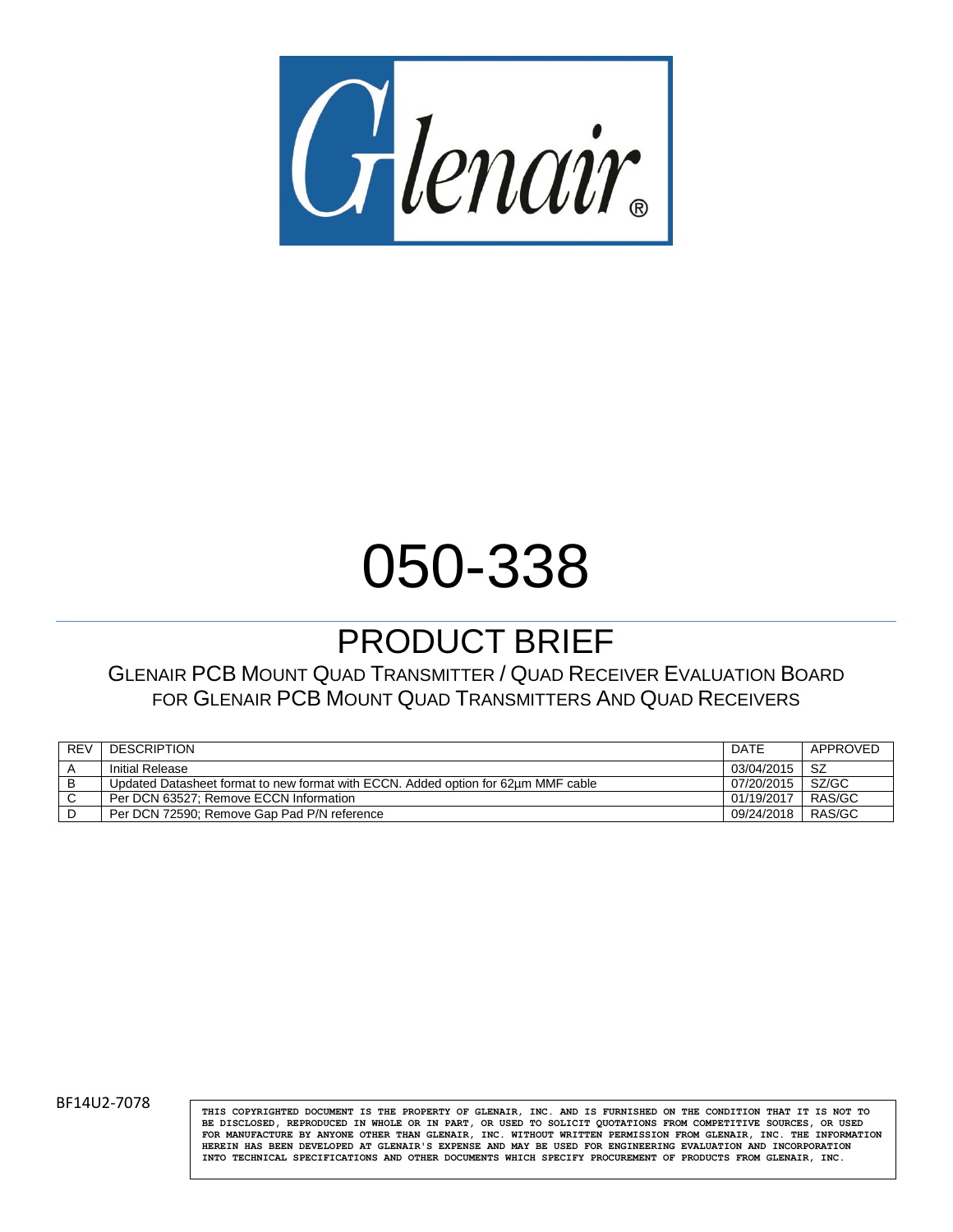# **050-338 PRODUCT BRIEF**

**Evaluation Board**

**For Glenair PCB Mount Quad Transmitters/Receivers**





The 050-338-EVALBOARD can be used to evaluate PCB Mount Quad Optical Transmitters and PCB Mount Quad Optical Receivers. The evaluation board has been designed for high data rate operation and incorporates 8 SMA connectors that interface with high speed 100 ohm differential lines which can support testing of products up to 10Gbps data rates.

The evaluation board is designed as an interface to allow evaluation of the Optical Transmitter and the Optical receiver on the board mount Quad Transmitter or Quad Receiver modules. Devices are powered through the 3.3V and GND connections.

For the transmitters, Fault condition (TXn-Fault) can be monitored for each individual transmitter (TX1, TX2, TX3, TX4) via test points and each individual Transmitter disables (TXn-Enable) can be controlled via Jumpers.

For the receivers, loss of signal (LOSn) state can be monitored for each individual receiver (RX1, RX2, RX3, RX4) via test points.

#### **KEY FEATURES/BENEFITS**

- **Supports large variety of Dual Optical** Transmitters/ Receivers suitable for Harsh Environment (Wide temperature ranges and Extremely High Vibration)
	- o 0.1 Gbps to 10 Gbps

#### **APPLICATIONS**

- As an evaluation tool for Glenair Opto-electronic modules which are suited to Harsh Environment Applications such as: Airborne, Tactical Military, Oil and Gas, Railway and Shipboard
	- o Ethernet, Fibre Channel, 1x, 2x, 4x, 8x, SFPDP, Aurora
	- o Video (DVI, SMPTE, ARINC818, etc)



©2015 Glenair, Inc. **REV: D** US Cage Code 06324 Printed in USA **GLENAIR, INC.** ∙ 1211 AIR WAY ∙ GLENDALE, CA 91201-2497∙ TEL: 818-247-6000∙ FAX: 818-500-9912 [www.glenair.com](http://www.glenair.com/) PAGE 2 of 3 E-mail: [sales@glenair.com](mailto:sales@glenair.com)